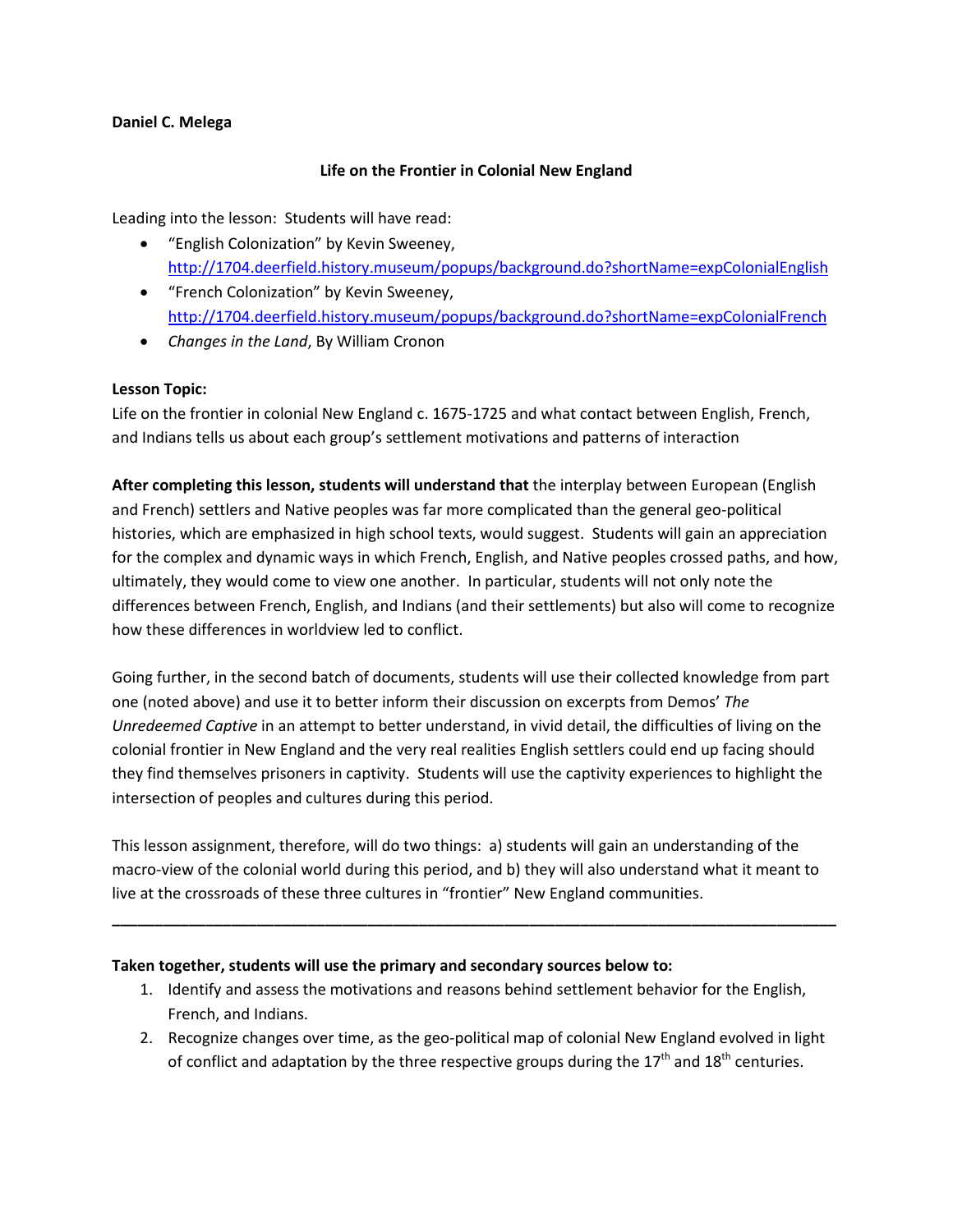3. Students should gain an appreciation and identify the effects of interplay on the frontier and how the peculiarities of contact between and occasional movement from one group to another could ultimately result in a blending, alteration, and/or complete modification of behavior for those that crossed over.

# **Grade Level 11/12**

### **Group Document Analysis and Discussion**

Goals: Students will understand the…

1. Differences and motives of the English, French, and Indians in New England c. 1675-1725.

2. Effects of interplay on the frontier and how the peculiarities of how contact between and occasional movement from one group to another could ultimately result in blending, alteration, and/or complete modification of behavior for those that crossed over.

Questions students need to consider when reviewing documents:

### Part I:

- 1. What were the motivations for English, French, and Indian settlement and behaviors in New England c. 1675-1725?
- 2. What perspectives/worldviews do the English, French, and Indians have with respect to the land and to one another?
- 3. How did these differences in perspectives result in conflict or misunderstanding?
- 4. How did each group advance their interests? Who was most successful? Why?

### Part II:

- 1. What difficulties confronted English settlers in places like Deerfield on a regular basis?
- 2. What did English settlers in places like Deerfield fear the most?
- 3. Why do you think the captivity experience for English settlers taken in French and Indian raids varied so widely? What kinds of captives were likely to return home? Which ones were less than likely to return? Explain.
- 4. What do these captive experiences tell us about Puritan religious beliefs? What do these experiences tell us about growing up on the English frontier and family life?

Closing Focus Questions:

- 1. Three hundred years after the fact, can we truly relate to what life was like c. 1700 in the frontier areas of colonial New England? Why or why not? What are the difficulties that historians (you) have to confront when examining an era so far removed from our current time?
- 2. In what ways did living on the edge of empire come to shape early American views of identity? In what ways do these views carry on throughout our history and today?